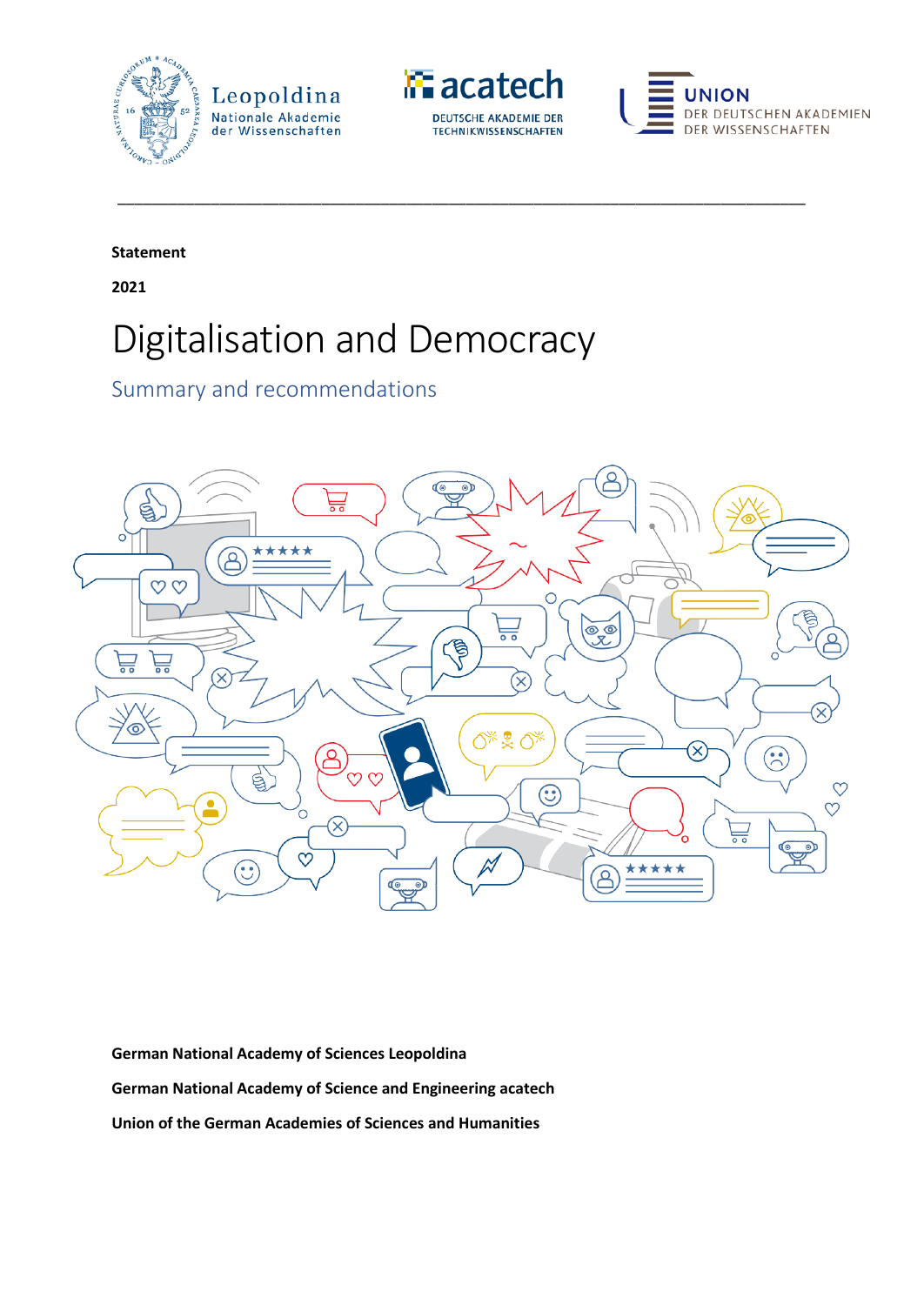# Publishing information

#### **Publisher**

Deutsche Akademie der Naturforscher Leopoldina e. V. – German National Academy of Sciences – Jägerberg 1, 06108 Halle (Saale), Germany (Lead)

acatech – Deutsche Akademie der Technikwissenschaften e. V. – National Academy of Science and Engineering – Munich Residence, Karolinenplatz 4, 80333 Munich

Union der deutschen Akademien der Wissenschaften e. V. – Union of the German Academies of Sciences and Humanities – Geschwister-Scholl-Straße 2, 55131 Mainz

#### **Editors**

Dr. Henning Steinicke, Dr. Elke Witt, German National Academy of Sciences Leopoldina, Science-Policy-Society Department (Head of Department: Elmar König)

Contact: [politikberatung@leopoldina.org](mailto:politikberatung@leopoldina.org)

#### **Design and typesetting**

Typesetting: Klötzner Company, Hamburg

Title graphics: Sisters of Design – Anja Krämer & Claudia Dölling GbR, Halle (Saale)

**Published under: CC BY-ND 4.0**

#### **Bibliographic information published by the German National Library**

The German National Library lists this publication in the German National Bibliography. Detailed bibliographic data is available online at http://dnb.d-nb.de.

#### **Recommended citation**

German National Academy of Sciences Leopoldina, Union of the German Academies of Sciences and Humanities, German National Academy of Science and Engineering acatech (2021): Digitalisation and Democracy. Halle (Saale).

#### **Editorial deadline**

May 2021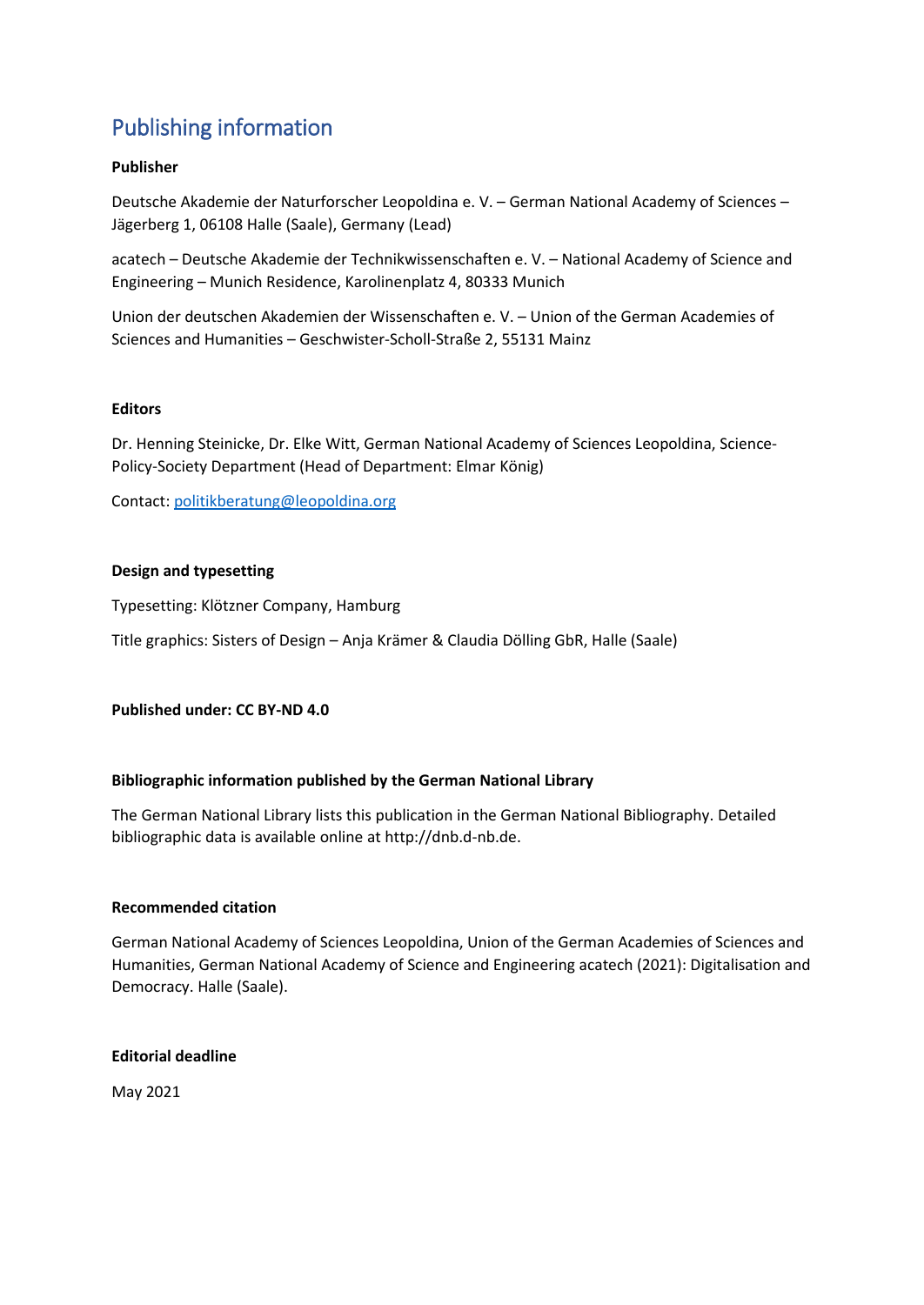# Summary and recommendations

In the course of digitalisation, the democratic public sphere has already changed fundamentally. Alongside traditional media such as press and broadcast media, new digital forms of communication such as online media and social networks have emerged. With respect to their democratisation potential, these have given rise to great expectations, but they also facilitate critical developments. This development has enabled easier access to information for the general public as well as greater opportunities for political participation and to strengthen civil society. However, it has also resulted in an increase in misinformation, attempts to manipulate and hate speech.

In order to properly understand the relationship between digitalisation and democratic public spheres, four aspects need to be considered: (a) the digitalisation of infrastructures of democratic public spheres, (b) changes in information and communication effectuated by digital media, (c) the increase in democratic participation due to new, digital formats and (d) the shift in political selfdetermination.

Democratic public spheres rely on infrastructures that enable fair and open discourse and provide access to diversified and reliable information. In the past, press and broadcast media have made up such infrastructures. However, digital infrastructures – in particular digital information and communication platforms (hereafter: platforms) – are playing an increasingly important role. Traditional mass media largely produce their own content which is curated, that is to say selected and prioritised by editorial departments, in accordance with professional criteria. Platforms, on the other hand, generally present the content of third parties – for example users, traditional mass media or advertisers. Algorithms are used to help select this content for individual platform users (personalised curation) to increase the time that users remain on the platforms in order to generate income from advertisements (attention-based business model). For this purpose, the algorithms underlying the personalised curation use extensive observation and analysis data on user behaviour to try to attract the attention of platform users and influence their behaviour.

The omnipresence of smartphones in everyday life and the importance of social media for both social and professional life enhance the importance of platforms still further. In addition, economic network effects result in a massive concentration of the platform market, which is characterised by a few major providers. These providers therefore have considerable power, which, in view of the key importance of platforms for the democratic public sphere, need urgent legal regulation. The existing approaches for requiring platforms to delete illegal content and make their curating criteria transparent do not suffice.

Communicating with and keeping the general public informed are essential within democratic public spheres. Digitalisation is greatly broadening the sources of information and means of communication, as evidenced by the prominent online encyclopaedia Wikipedia, new developments in sensor technology and data analysis that enable high-precision information to be provided in real time, and increasing global networking through new communication services. However, digitalisation also involves risks for information and communication. For example, the selection and reception of information present a significant challenge because the vast array of sources of information overwhelms peoples' cognitive capacities and platforms' curating practices can result in an inadequate prioritisation of information. Furthermore, adequately assessing information is often nearly impossible, as it is extremely difficult to gauge the correctness of information and the reliability of the underlying sources as relevant preconditions for normative statements. One reason for this, for example, is the rapid, far-reaching and mass dissemination of fake news in digital public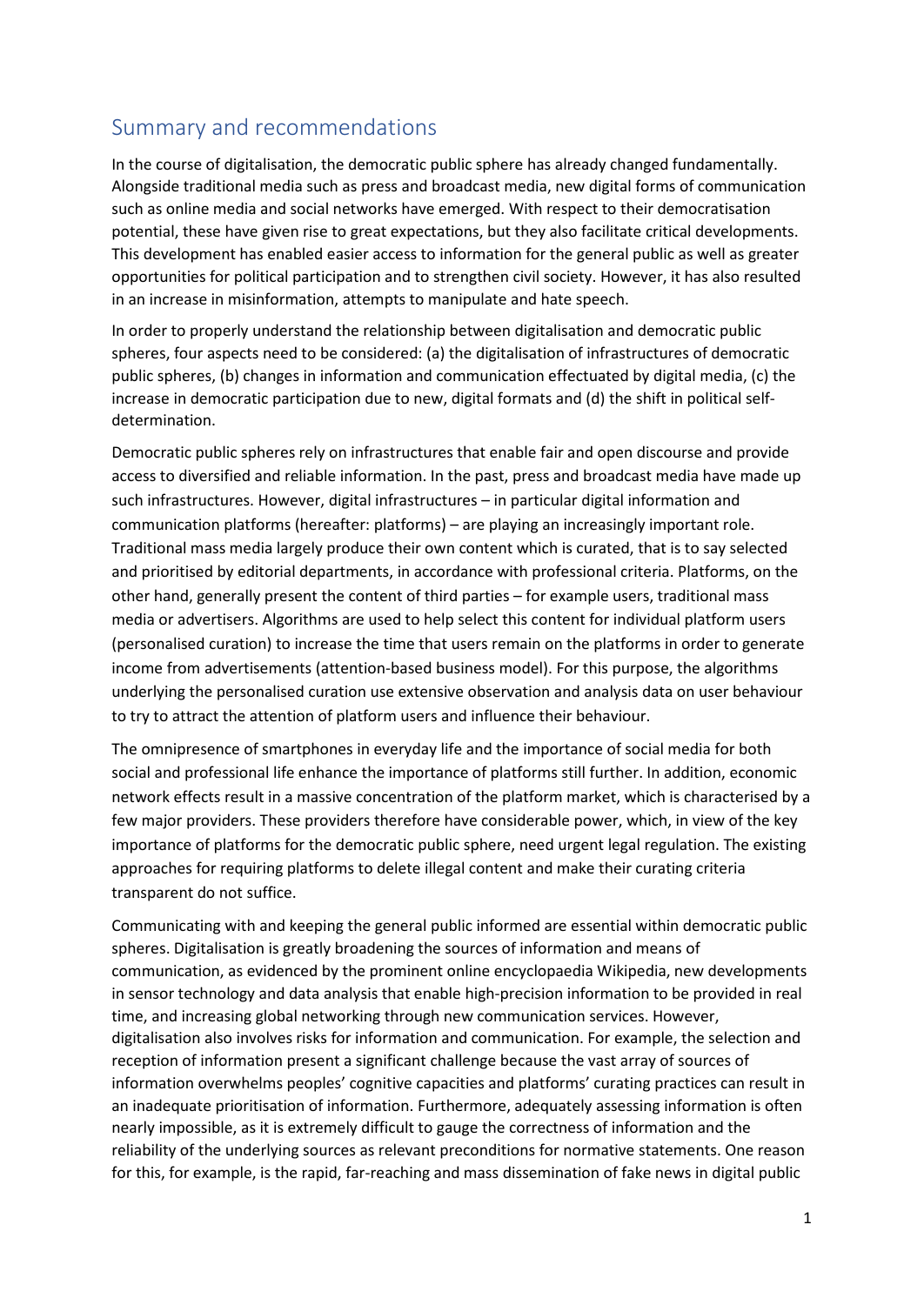spheres. In addition, the algorithmic curation practice and users' selection behaviour present a risk to plurality and perceptions, that is to say the diversity of opinions and information in democratic public spheres. For example, consumers with extreme political views in particular select mainly sources that support their own existing opinion. Moreover, social media groups in which the members reinforce each other in their homogeneous opinions increase in number. As a result, positions can become radicalised and the tone of political debate can become charged. Finally, the civility of political discourse is threatened by phenomena such as hate speech and online harassment. In many cases criminal offences are committed, which in view of the large number of these offences can only rarely be prosecuted. Such breaks in civility can make the moderate majority of a democratic public sphere shy away from political engagement, thus reinforcing political and social polarisation.

Digitalisation of the public sphere has also had a huge impact on democratic participation. For example, political participation through platform activity has increased significantly. Users can regularly communicate with journalists, activists can organise large online campaigns, people who previously did not have access to active public communication can comment publicly on platforms and influencers reach an audience that is often broader than audiences of traditional mass media. Such means of communication enable a political discourse to take place across all social classes and environments as well as beyond geographical boundaries. However, digitalisation-enabled participation is not restricted to the use of these new forms of participation, but rather also includes the participation of civil society in the creation of digital technologies and infrastructures. For example, the *open data community* champions free access for all users to data which, as in the case of numerous research projects, is generated with the help of public funds, and the *open source* movement develops freely available software. The *civic technology* movement then uses these data and tools for digital services to strengthen civil society and democracy. In addition, the pioneer journalism movement establishes new practices for journalistic production and the dissemination of information with huge potential for democracy. A further new development in this regard is participation through the voluntary donation of data, which can be continuously collected through the use of digital devices and in particular smartphones.

Ultimately, the digitalisation of democratic public spheres also affects an individual's selfdetermination, that is, an individual's ability to independently develop desires, expectations and goals and to make decisions freely. Digital public spheres support said self-determination because they offer people additional means to express their opinions and participate in public discourse. However, social pressure to adapt and breaks in civility can outweigh these opportunities altogether. A further risk for self-determination is presented by microtargeting, a process in which digital services collect information about their users and analyse these data algorithmically in order to influence users individually. Microtargeting is a problem in particular in the political arena. While it remains unclear how successful such attempts to influence users really are, such an attempt alone can have a negative impact on users' political engagement. In Germany and Europe, political microtargeting has played an insignificant role up until now. However, it is expected that the number and impact of data-based attempts to influence individual users will continue to increase as a result of technological advancements.

Against this background, the German National Academy of Sciences Leopoldina, the German National Academy of Science and Engineering acatech and the Union of the German Academies of Sciences and Humanities recommend the following measures: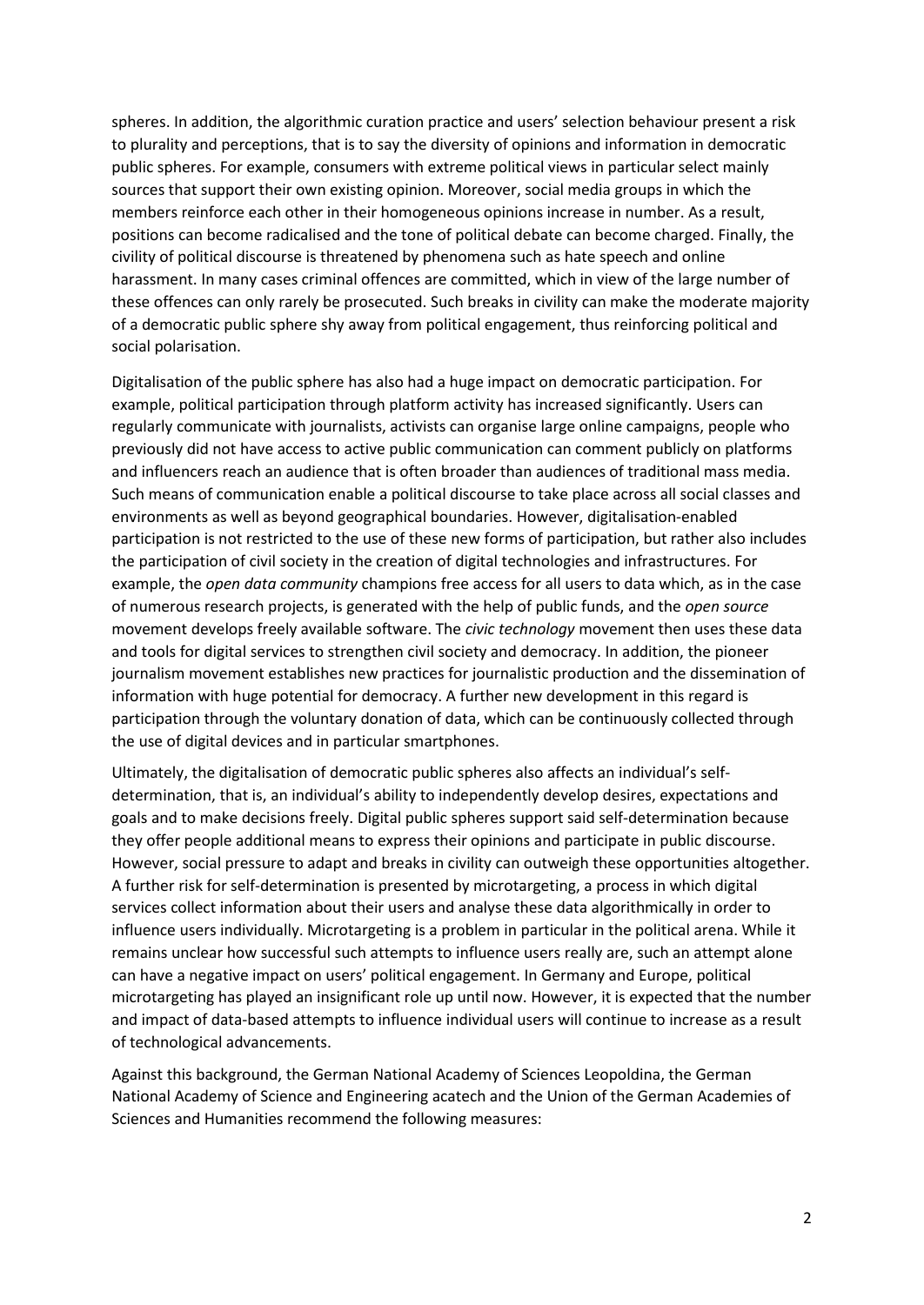# Regulate the curating practices of digital information and communication platforms

(1) Platform operators should be required to participate in an independent, pluralistic body with binding decision-making powers which is funded by them and made up of the representatives of governmental and civic bodies and users and which makes decisions on principles and procedures for content curation. Through its composition and actions, the body should contribute to the adequate representation on the platforms of the full range of topics and positions that are relevant to the public.

(2) The platform operators should be required to publish information on the design of their platform and the principles of curation in order to create transparency and enable public discussion of this information. All parties involved should be granted the right to contact the independent body and suggest that the curating criteria be reviewed.

(3) A mechanism should be established that enables users to have individual curation decisions (such as the deletion of or commenting on certain posts) placed under review.

#### Strengthen online content from public service broadcasters

(1) The telemedia mandate *(Telemedienauftrag)* of public service broadcasters should be extended. In particular the prohibition of press-like telemedia services should be lifted. The current three-stage test which decides on the admissibility of telemedia services from public service broadcasters protects commercial providers adequately against unfair competition.

(2) The broadcasters should publish programmes increasingly under public licences, in particular educational content such as documentaries, explanatory films and contemporary history programmes.

#### Facilitate research on platform databases

(1) Platform operators should be required to make their databases available for non-commercial research projects that meet scientific standards, for example for the research of the relationship between digitalisation and democracy. However, this should not violate the legitimate confidentiality interests of platform operators.

(2) The platform operators should be required to provide scientists with information in general form on the data that is available and might be of use for research purposes and to provide more specific information upon request.

(3) In cases of very complex research projects, platform operators should be required to make their own processing resources (in terms of technology and personnel) available for scientific purposes for a reasonable fee.

(4) In order to protect business secrets and personal data effectively, an independent body should be created that decides on requests for access. This body should be funded by the platform operators.

(5) The existing legal requirements for the further processing of collected research data should be reviewed, as copyright and data protection currently present large obstacles for the publication of research results and the transfer of data for validation purposes or for the undertaking of further research projects.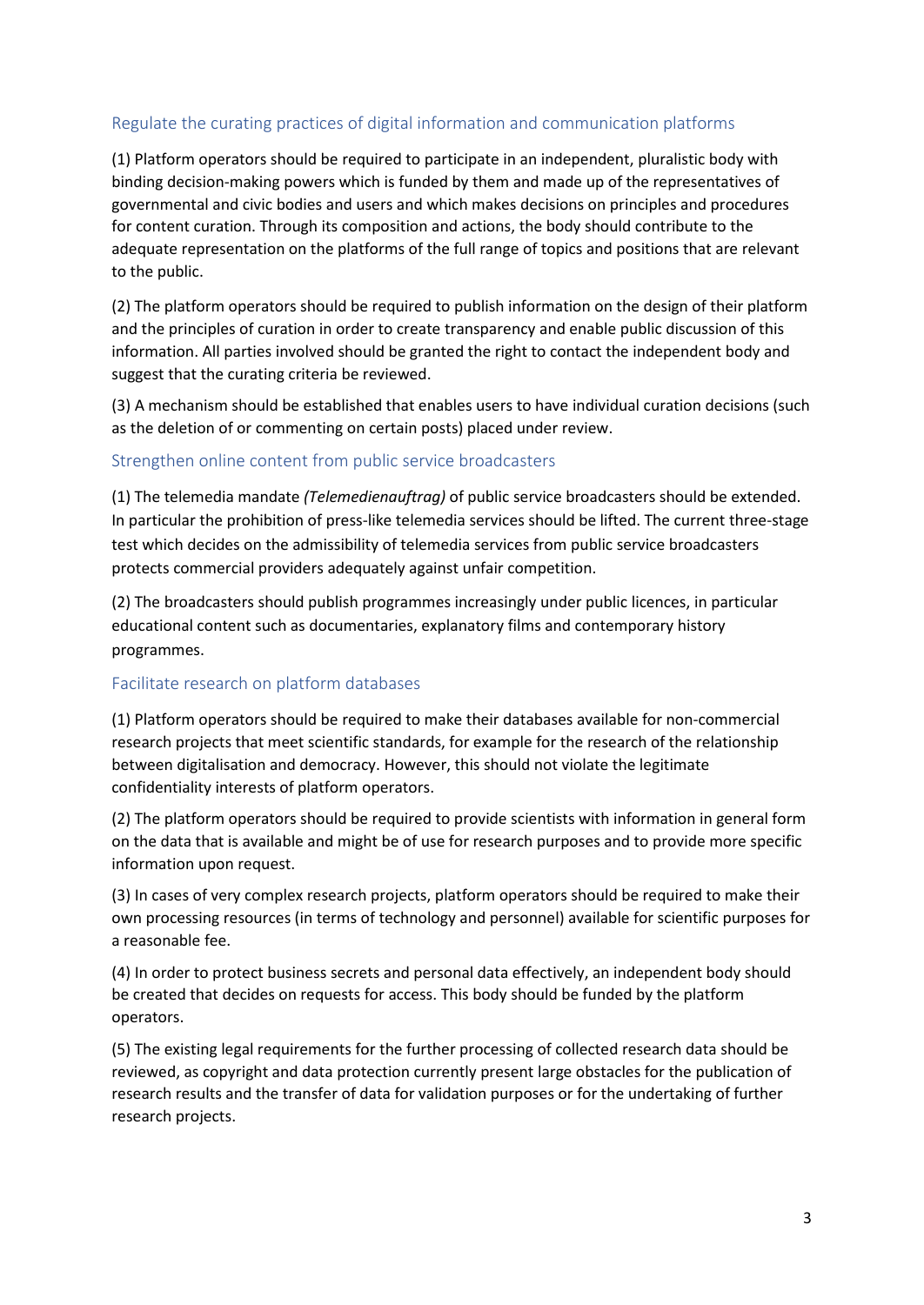# Ensure civility within the discourse

(1) Non-governmental organisations (NGOs) that work on behalf of the victims of digital violence and against the brutalisation of public discourse should have the right to take legal action so that they can prosecute legal violations that carry significance beyond an individual case.

(2) The prosecution authorities should use personnel development, targeted training and appropriate technical support to ensure expertise and awareness of the problem as well as to make resources available for effectively punishing criminal acts of digital violence.

(3) Governmental and civic institutions should join together and cooperate in order to strengthen prevention, victim support and law enforcement.

# Promote the democracy-friendly design of digital technologies and infrastructures

(1) Digital service usage environments should promote transparency – for instance concerning the curation criteria used – and user autonomy. One important measure for the design of such usage environments would be the provision of additional information concerning the reliability and epistemic quality of sources.

(2) Research and development of platform-independent tools that can support users in the extraction and assessment of digital information and communication should be promoted, for instance by providing them with an understandable overview of relevant arguments and positions concerning a specific topic.

(3) More research should be conducted on how explainable and fair algorithms based on artificial intelligence (AI) are, and they should be better implemented in practice. Being explainable means that important decision-making criteria are understandable for human users. Fairness means that AI decisions are consistent with fundamental democratic values and fundamental rights, in particular the principles of equal treatment and protection against discrimination.

# Strengthen the development of digital and media skills

(1) Low-threshold measures should enable users to be architects of their own digital information environment. To this end, the usage environment must be designed accordingly, platformindependent tools must be made available and simple rules must be in place that can be learned and applied quickly.

(2) Digital skills should be developed in pre-school, school, university and beyond. Suitable concepts already exist in the area of school education that should be implemented. In particular, measures should be in place to ensure that teachers are suitably qualified.

(3) The handling of data should be an important part of school education as a topic that bridges many subjects, and a basic knowledge of statistics and probability theory as well as the skills for acquiring and interpreting relevant contextual knowledge should be taught.

(4) At the university level, relevant expertise in the humanities and the social and behavioural sciences should be integrated into the curricula of STEM disciplines and basic technical mathematics and methodological skills should be promoted in all subjects. In addition, there should be compulsory courses in research and data ethics.

(5) Media skills should be promoted as part of lifelong learning, namely in adult education (for example, in adult education centres) and with a specific focus on senior citizens (for example, in welfare institutions and care centres).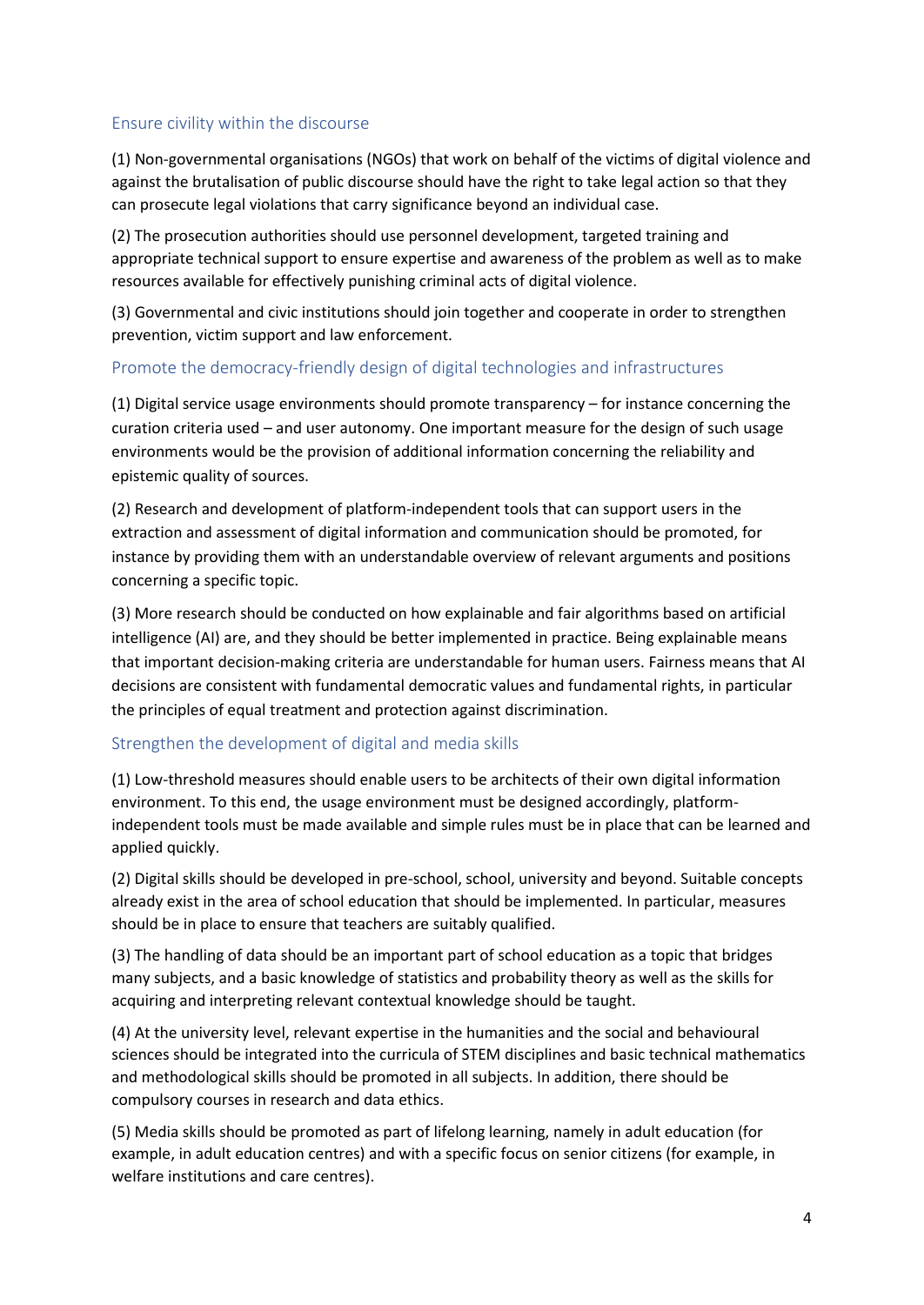# Promote data journalism

(1) High-quality, data-based journalism should be promoted that, instead of focusing on individual anecdotes and narratives, analyses empirical data covering as wide an area as possible as well as long-term trends.

# Increase digital participation

(1) A government-funded initiative for a term of at least six years that is dedicated to new forms of digital participation and journalism aimed at this should be established. The initiative should in part promote humanities and social sciences research as well as technical developments based on this. It should focus on alternative platforms as well as pioneer and non-profit journalism, with special attention paid to local and regional journalism, which has been put under massive pressure as a result of digitalisation. The initiative should also promote civic organisations dedicated to developing infrastructures for new means of participation, for example in the area of data donation. In particular, those projects should be supported that involve young people from socio-economically disadvantaged or politically disengaged backgrounds and focus on the integration of all, in particular previously excluded social groups.

# Members of the working group

• Prof. Dr. Johannes Buchmann, CDC – Theoretische Informatik, Kryptographie und Computeralgebra, Fachbereich Informatik, Technische Universität Darmstadt, Co-Sprecher der Arbeitsgruppe

• Prof. Dr. Jeanette Hofmann, Forschungsgruppe Politik der Digitalisierung, Wissenschaftszentrum Berlin für Sozialforschung und Alexander von Humboldt Institut für Internet und Gesellschaft (HIIG), Co-Sprecherin der Arbeitsgruppe bis November 2020

• Prof. Dr. Judith Simon, Ethik in der Informationstechnologie, Fachbereich Informatik, Universität Hamburg, Co-Sprecherin der Arbeitsgruppe ab November 2020

- Prof. Dr.-Ing. Reiner Anderl, Fachgebiet Datenverarbeitung in der Konstruktion, Fachbereich Maschinenbau, Technische Universität Darmstadt
- Prof. Dr. Elisabeth André, Lehrstuhl für Menschzentrierte Künstliche Intelligenz, Institut für Informatik, Universität Augsburg
- Prof. Dr. Matthias Bäcker, Lehrstuhl für Öffentliches

Recht und Informationsrecht, insbesondere Datenschutzrecht, Fachbereich Rechts- und Wirtschaftswissenschaften, Abteilung Rechtswissenschaft, Johannes-Gutenberg-Universität Mainz

• Prof. Dr. Andreas Breiter, Lab Informationsmanagement und Medientechnologie, Zentrum für Medien-, Kommunikations- und Informationsforschung (ZeMKI), Universität Bremen

• Dr. Tobias Dienlin, Tenure-Track-Professur für Interaktive Kommunikation, Institut für Publizistikund Kommunikationswissenschaft, Universität Wien

• Prof. Dr. Thorsten Faas, Arbeitsstelle Politische Soziologie der Bundesrepublik, Otto-Suhr-Institut für Politikwissenschaft, Freie Universität Berlin

• Prof. Dr. Andreas Hepp, Lab Mediatisierung und Globalisierung, Zentrum für Medien-, Kommunikations- und Informationsforschung (ZeMKI), Universität Bremen